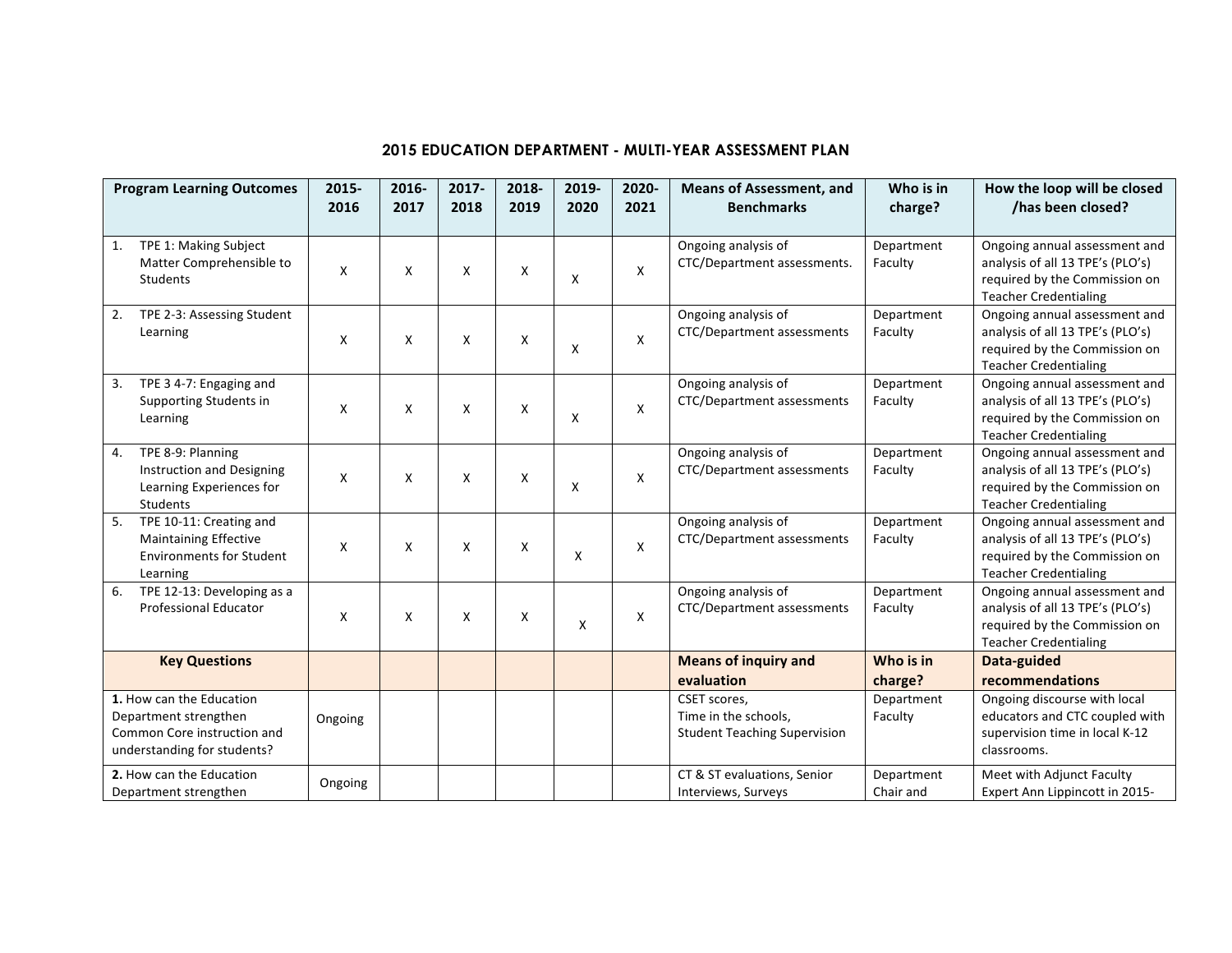| the focus on meeting the needs<br>of English Learners (TPE 7)?<br>3. How can the Education<br>Department strengthen the<br>beginning and end of the year<br>experience for elementary | Ongoing |  |  | CT & ST evaluations, Senior<br>Interviews                                            | Department<br>Faculty<br>Department<br>Faculty     | 16.<br>Incorporate additional<br>emphasis/strategies/assignment<br>s into credential courses.<br>August 2015 meeting/pilot<br>scheduled with new candidates.<br>Ongoing discourse with local                 |
|---------------------------------------------------------------------------------------------------------------------------------------------------------------------------------------|---------|--|--|--------------------------------------------------------------------------------------|----------------------------------------------------|--------------------------------------------------------------------------------------------------------------------------------------------------------------------------------------------------------------|
| candidates?<br>4. How can the Education<br>Department strengthen<br>pedagogical experiences for<br>single subject candidates?                                                         | Ongoing |  |  | CT & ST Evaluations, Senior<br>Interviews, Surveys                                   | Department<br>Faculty                              | educators and department.<br>Ongoing discourse with local 7-<br>12 <sup>th</sup> grade educators to<br>strengthen preparation and<br>courses such as ED 121, ED 151,<br>ED 191/196 courses.                  |
| 5. How can the Education<br>Department build on the<br>current focus on four<br>dispositions and link them to<br>Westmont's Christian<br>Orientation?                                 | Ongoing |  |  | Archived course artifacts,<br>Senior Interviews, Anecdotal<br>evidence from courses. | Department<br>Faculty                              | Integrate dispositions into all<br>courses to maintain sustained<br>focus.<br>Annual discourse to revisit<br>dispositions.<br>Hughes to continue research on<br>dispositions within in Education<br>Program. |
| 6. How can the Education<br>Department thoughtfully use<br>time and resources to prepare<br>for the Spring 2017 CTC<br>Accreditation visit?                                           | Ongoing |  |  | <b>Department Meetings</b>                                                           | <b>Andrew Mullen</b><br>and<br>Department<br>Chair | Proposal submitted in June<br>2015 to Provost/Associate<br>Provost for long-term<br>department time/support.<br><b>CTC</b><br>Assistance/Communications.                                                     |
| 7. How does the Education<br>Department define and expand<br>the department's scholarship<br>activity?                                                                                | Ongoing |  |  | Fall 2015 discussion/goal<br>setting.                                                | Department<br>Faculty                              | Fall 2015 discussion/goal<br>setting.                                                                                                                                                                        |
| 8. Does the mission statement                                                                                                                                                         | Ongoing |  |  | Fall 2015 discussion/goal                                                            | Department                                         | Fall 2015 discussion/goal                                                                                                                                                                                    |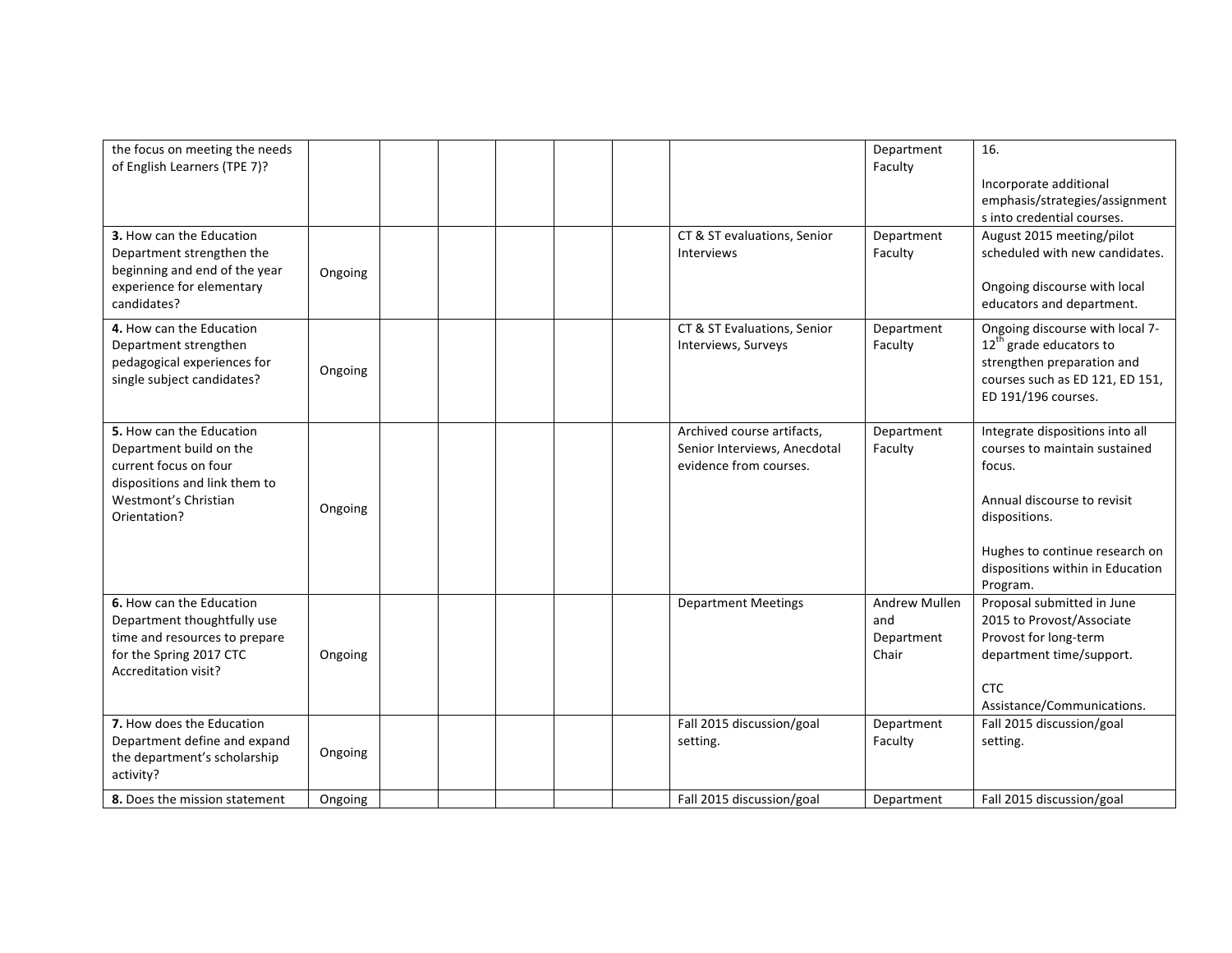| of the Education Department<br>continue to meet the needs of<br>the students, state, and<br>program?                |         |  |  | setting.                                                   | Faculty              | setting.                                                                                            |
|---------------------------------------------------------------------------------------------------------------------|---------|--|--|------------------------------------------------------------|----------------------|-----------------------------------------------------------------------------------------------------|
| <b>9.</b> What new avenues can the<br><b>Education Department explore</b><br>related to a Master's in<br>Education? | Ongoing |  |  | Continue Department<br>dialogue.                           | Department<br>Chair  | Initiate ongoing discussions with<br>Westmont Downtown,<br>President, Provost.                      |
| <b>GE Projects</b>                                                                                                  |         |  |  | <b>Means of inquiry and</b><br>evaluation                  | Who is in<br>charge? | Data-guided<br>recommendations                                                                      |
| 1. ED 100/101                                                                                                       | Ongoing |  |  | <b>GE Committee/Student</b><br>Evaluations, Fieldwork Data | Michelle<br>Hughes   | Examine preparation for<br>professional/clinical placements<br>(TPE 12,13)                          |
| 2. ED 105                                                                                                           | Ongoing |  |  | <b>GE Committee/Student</b><br>Evaluations                 | Andrew Mullen        | <b>TBD</b>                                                                                          |
| 3. Collaboration with other<br>Westmont Departments that<br>support the Liberal Studies<br>major.                   | Ongoing |  |  | CSET scores/CSET self-<br>inventory data                   | Department<br>Chair  | Collaboration with other<br><b>Westmont Departments</b><br>supporting the Liberal Studies<br>major. |

| <b>Departmental Program Review Retreats</b> |                                              |                                                                  |                                              |  |  |  |  |  |  |
|---------------------------------------------|----------------------------------------------|------------------------------------------------------------------|----------------------------------------------|--|--|--|--|--|--|
|                                             |                                              |                                                                  |                                              |  |  |  |  |  |  |
| Date                                        | Agenda                                       | <b>Decisions made</b>                                            | Participants                                 |  |  |  |  |  |  |
| <b>Fall 2014</b>                            | Initial discussions/updates/plans for 6 year | Reviewed 2013-2014 Annual Assessment Report                      | Andrew Mullen, Michelle Hughes, Jane Wilson, |  |  |  |  |  |  |
| Dept.                                       | report                                       |                                                                  | and Heather Bergthold                        |  |  |  |  |  |  |
| Meetings                                    |                                              | Discussed next steps, collected data, began data analysis toward |                                              |  |  |  |  |  |  |
| (2x per                                     |                                              | key questions for upcoming years                                 |                                              |  |  |  |  |  |  |
| month)                                      |                                              |                                                                  |                                              |  |  |  |  |  |  |
|                                             |                                              |                                                                  |                                              |  |  |  |  |  |  |
| Spring                                      | Continuing discussions, data analysis,       | Collected, analyzed data toward key questions                    | Michelle Hughes, Jane Wilson, and Heather    |  |  |  |  |  |  |
| 2015                                        | updates, and brainstorming for 6 year        |                                                                  | Bergthold                                    |  |  |  |  |  |  |
| Dept.                                       | report                                       | Ongoing department communications and contributions              |                                              |  |  |  |  |  |  |
| Meetings                                    |                                              |                                                                  | *Andrew Mullen on sabbatical                 |  |  |  |  |  |  |
| (2x per                                     |                                              | Updated draft                                                    |                                              |  |  |  |  |  |  |
| month)                                      |                                              |                                                                  |                                              |  |  |  |  |  |  |
| May 14,                                     | End of the Year Department Retreat           | Reviewed/analyzed data/initial draft                             | Michelle Hughes, Jane Wilson, and Heather    |  |  |  |  |  |  |